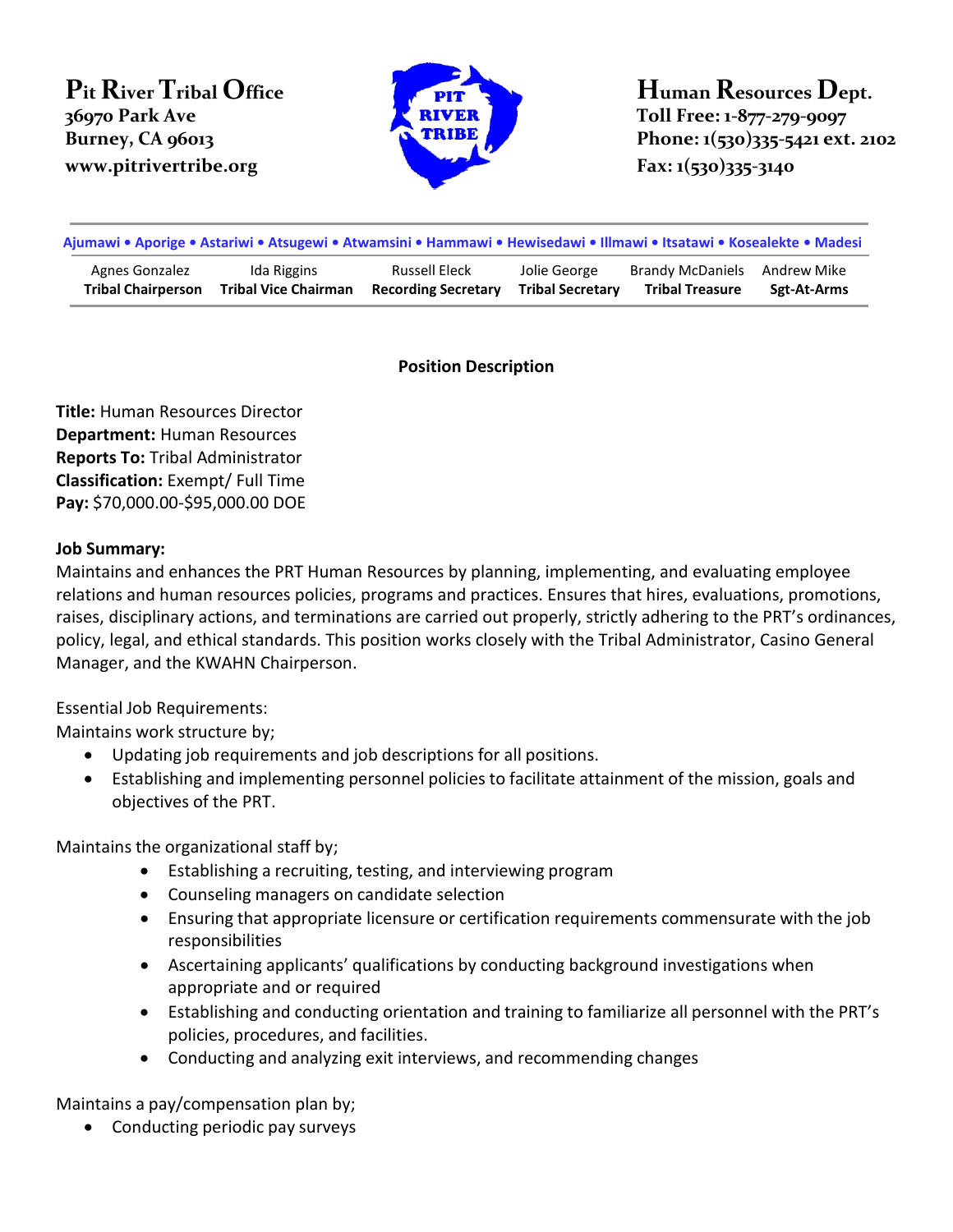- Recommending, planning, and implementing pay structure revisions
- Comparing recommended pay raises and incentives with budget, and notifying supervisors of variances Maintains a benefit plan by;
- - Studying employee requirements and trends and developments in benefits offered by other organizations
	- Analyzing benefit options and predicting future costs
	- Studying programs and obtaining advice from consultants
	- Preparing and distributing benefit reports
	- Developing record keeping systems
	- Initiating new hire benefits
	- Recording changes
	- Establishing and maintain working relationships with benefit providers
	- Approving HR/Benefit billing statements
	- Preparing the benefit and compensation budget for the programs and HR budget.

Establishes internal equity by;

- Developing and maintaining a job evaluation system
- Evaluating and ranking positions
- Requiring periodic appraisal of each person's job performance, including current competence
- Requiring periodic review of employee compensation

Resolves manager and employee dissatisfaction by;

- Training managers to coach and discipline employees
- Advising employees and supervisors on interpretation of Pit River Tribe's personnel policies
- Investigating complaints and concerns
- Answering questions explaining policies and procedures
- Evaluating and offering possible courses of action
- Providing advice, guidance, and direction
- Monitoring actions in progress and assure proper procedures, thoroughness of documentation and proper considerations of merit are complete
- Assisting employees and managers in the use of the grievance system

Achieves financial efficiency objectives by;

- Assisting managers in preparing annual employment and advertising budget
- Studying proportion of pay benefits, incentives, and intangibles
- Recommends program budget adjustments

Ensures compliance by;

- Complying with all federal laws and regulations (applicable state laws) regarding the protection of the health of employees
- Studying existing and new laws and legislation
- Advising management and Tribal Council on needed action
- Establishing controls relating to record keeping of personnel documents of the Pit River Tribe
- Maintaining the confidentiality, security, and physical safety of data on staff

Maintains professional and technical knowledge by;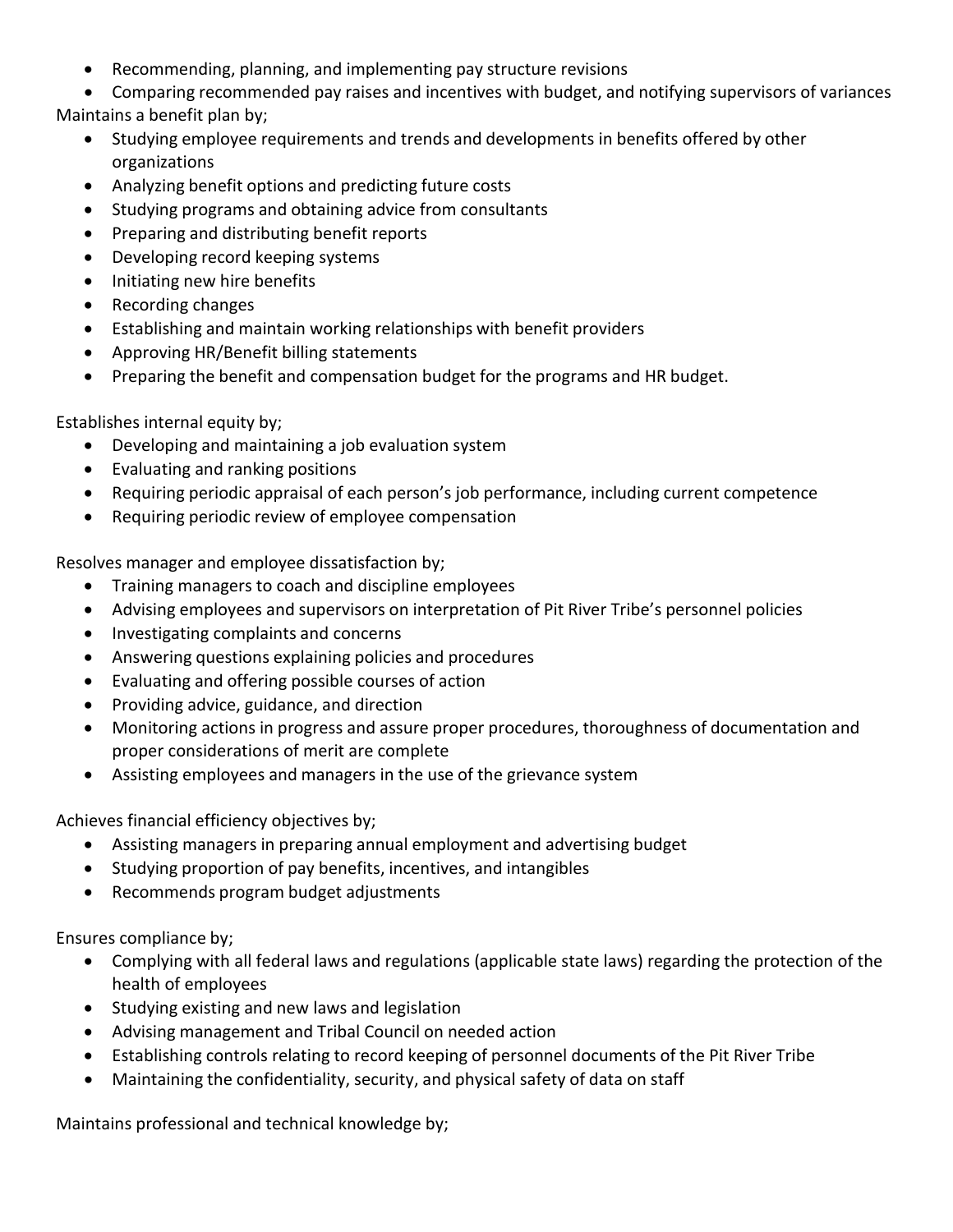- Attending educational workshops and conferences
- Establishing personal/professional networks
- Participating in professional societies

Prepares a monthly Human Resources Report by;

• Collecting, analyzing, and summarizing staff information and trends

Contributes to team effort by;

- Initiating and directing training programs, and in-service for new employees
- Offers information and opinions as a member of the senior management team
- Demonstrate continuous initiatives for improvement of department operations
- Take a systems approach to problem solving and process improvement, which involves staff
- Perform other related duties as assigned

Additional Job duties:

- Prepares and monitors indicators for quality and continuous improvement
- Represents PRT with applicable local and federal law issues as required
- Understands the PRT and employee needs, by demonstrating courtesy, diplomacy, and tact during interactions with internal and external entities or individuals

# Safety

- Works with supervisors to ensure that paperwork is completed for reporting accidents and injuries
- Submits workers compensation claims in a timely fashion
- Monitors orientation and safety training requirements
- Assures that the work environment is safe and implement any necessary changes to ensure staff and client safety

Knowledge, skills, and abilities;

- Knowledge and educational preparation in the theories, methods, practices, in the administration of human resources (preferably Tribal Human Resources)
- Knowledge of the PRT, functions and operations of services
- Knowledge of office equipment and limited maintenance
- Knowledge of word processing and spread sheet computer application skills
- Knowledge and ability to carry out rules of health insurance portability and accountability act (HIPPA)
- Writing skills as would be required for reports, pans, grant proposals program justifications, etc..
- Ability to read, analyze and interpret complex documents
- Ability to respond effectively to the most sensitive inquiries or complaints
- Ability to communicate professionally of the telephone and in person in a positive clear manner
- Ability to communicated orally, and in writing to staff members, professionals, technicians, and clerical
- Ability to multi task when necessary
- Ability to be flexible in order to perform at the highest level as a team player
- Ability to use the maximum degree of professionalism and diplomacy with those who may be experiencing a high degree of stress both mentally and or physically
- Ability to gather, assemble, and analyze facts, draw conclusions and devise solutions to management problems
- Ability to maintain confidentiality of all tribal operations and staff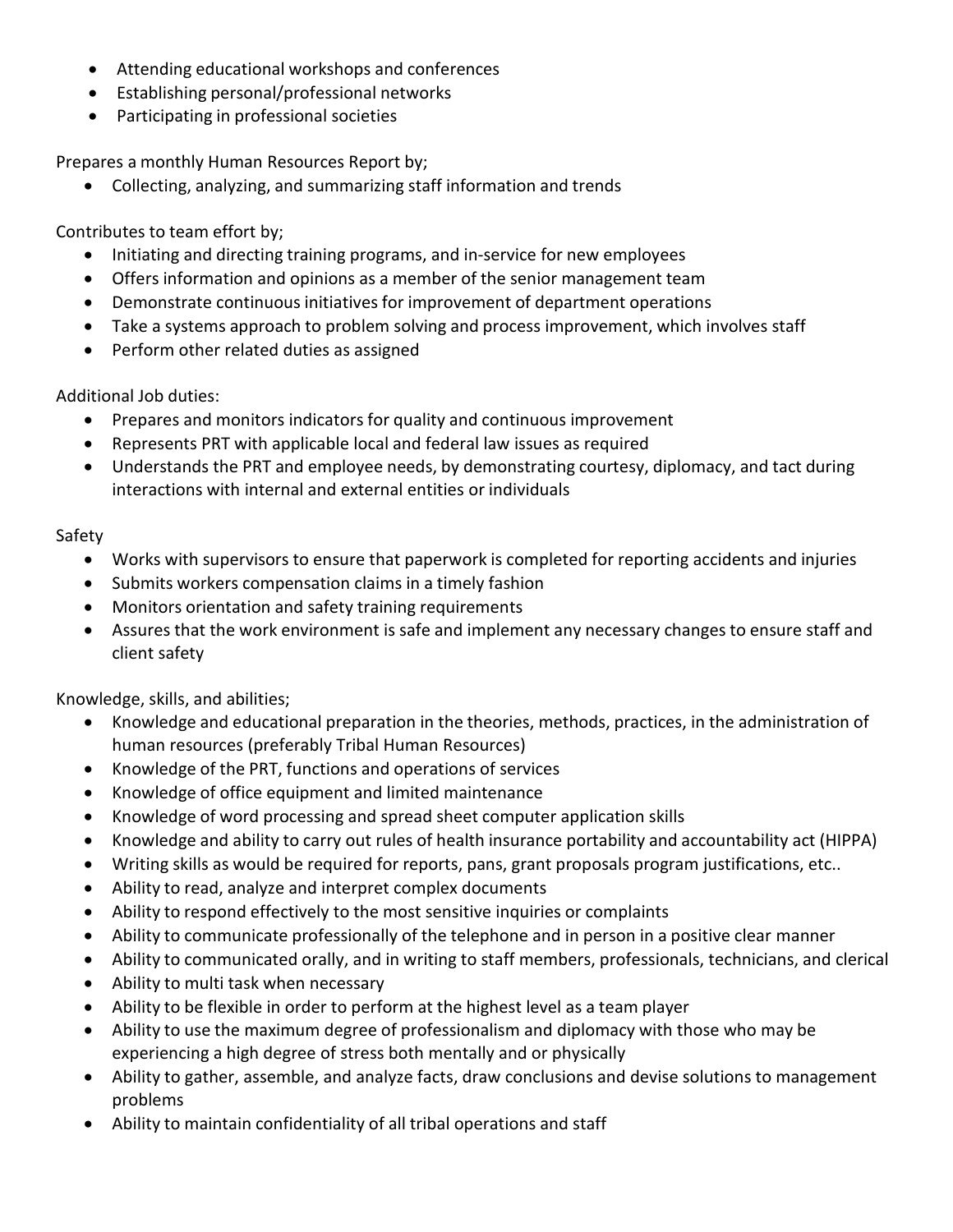- Writing by hand and using a personal computer.
- Long hours in front of a computer screen
- Frequently required to work extended hours
- Attend evening and lunch time meetings as requested
- Traveling, occasionally using; air, tribal or personal vehicles to attend meetings, conferences, or other functions

## **Licenses**

Must possess a current and valid California Driver's License with a record acceptable to the PRT Policy and insurance carrier

## **Education and Experience**

A Bachelor's degree with emphasis in management or Human Resources plus a minimum of five years of midlevel management experience is required (preferably Tribal Human Resources). Society for Human Resource management (SHRM) certification or any combination of related education will be considered if the candidate possesses the demonstrated ability.

#### **Working Conditions**

Work is performed in a small office with limited storage, filing and work space. Frequent interruptions may occur from staff and managers due to personnel issues.

#### **Working Environment**

 Work is performed in an office with limited storage, filing and work space. Frequent interruptions may occur from staff and Tribal Members.

 This job description is not an employment agreement or contract. Management has the exclusive right to alter this description at any time without notice

*Indian Preference*: Preference will be given to qualified Native American's under the Federal Indian Preference Act (43 CFR 17.3 (d). Applicants claiming Indian Preference must submit verification of Indian certification by tribe or affiliation or other acceptable documentation of Indian heritage.

*Knowledge of Pit River Tribe*: this position requires an awareness and deep appreciation of the Pit River Tribe Indian Tradition, customs and socioeconomic need. It requires the ability at all times, to meet and deal effectively in contacts with Indian people and organizations. This requires tact, courtesy, confidentiality, discretion, resourcefulness and good judgment in handling sensitive issues.

*Other duties as assigned:* The Pit River Tribe (PRT) position description is a management tool to help organize duties and provide employees with the employer's expectations with regard to the specific job classification. The duties listed are intended only as illustrations of the various types of work that may be performed. The omission of specific statements of duties does not exclude them from the position if the work is a reasonable assignment for the position.

**All candidates:** This is a management position so please submit PRT Application, resume, cover letter and 3 professional references for verification of past employment history.